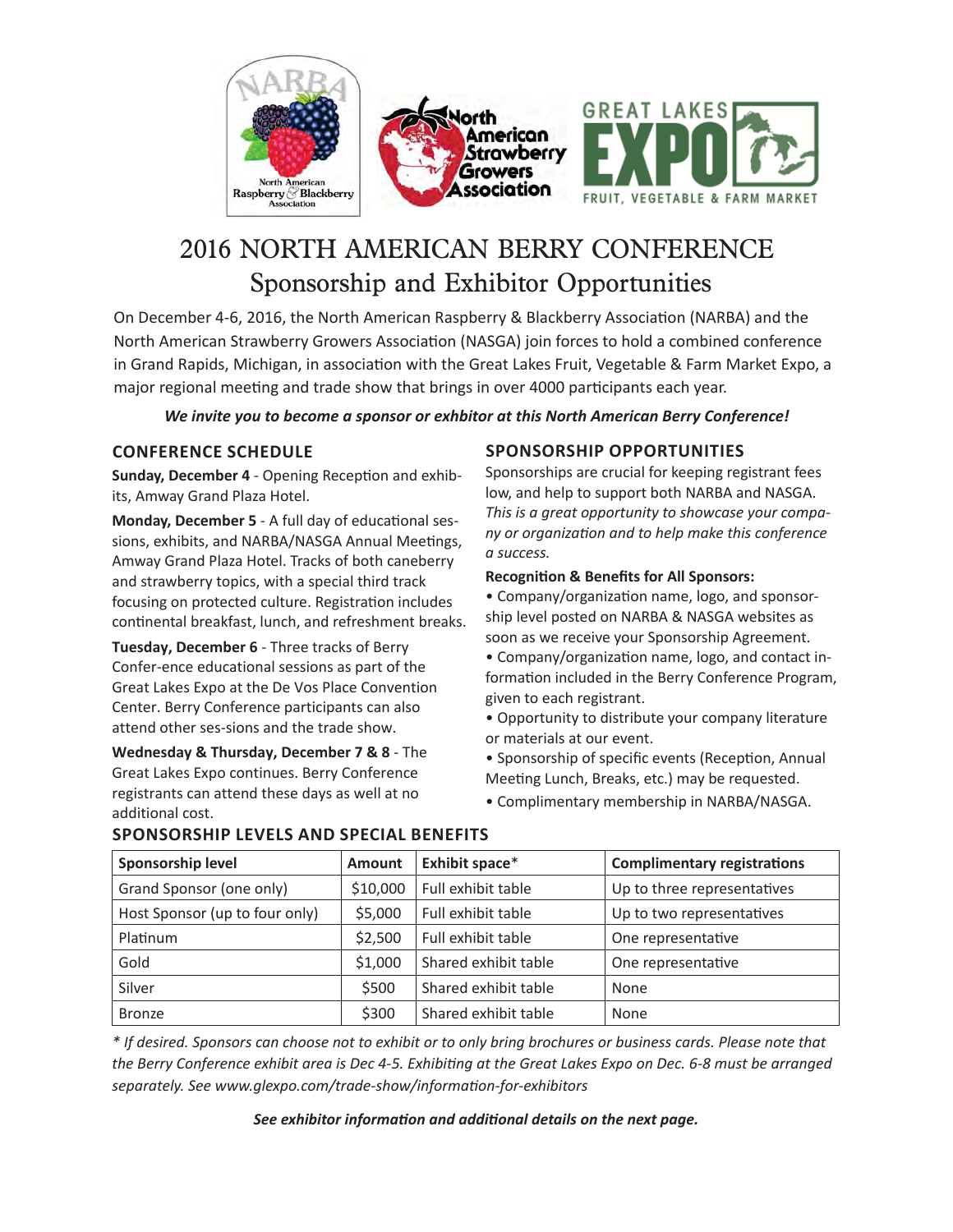

# 2016 NORTH AMERICAN BERRY CONFERENCE AMWAY GRAND PLAZA, GRAND RAPIDS, MICHIGAN

### **Exhibitor opportunities**

Companies or organizations which do not wish to become sponsors may choose to be Exhibitors at the North American Berry Conference. It offers a targeted audience and more personal experience than a large trade show. Exhibitors at the Great Lakes Expo will have time to move their materials after 5:00 pm on Dec. 5. *Exhibiting at the Great Lakes Expo on Dec. 6-8 must be arranged separately. See www.glexpo.com/ trade-show/information-for-exhibitors*

**Exhibitor fee:** Single space: \$300. Double space: \$500. Includes the reception Dec. 4 and continental breakfast and lunch on Dec. 5 for one representative. Additional representatives should register via the regular registration process.

**Exhibit space:** approximately 8 x 8 ft, with a 6 x 2.5 ft. or 8 x 2.5 ft covered and skirted table (no pipe and drape). Electricity for your display is \$35.

### **ACCOMMODATIONS**

*We recommend booking your room as early as possible – the most convenient host hotels fill up quickly.*  Mention "Great Lakes Expo" for conference rates. For more information, additional host hotels, and links to online registration, visit www.glexpo.com/attendregister/location-lodging

**Amway Grand Plaza** (connects to DeVos Place Convention Center through an enclosed walkway). 187 Monroe Avenue NW Grand Rapids 49503; 800- 253-3590, 616-774-2000; \$118/night for up to four persons. FREE SELF-PARKING if your room is reserved at the convention rate.

**Courtyard by Marriott Downtown** (connects to DeVos Place Convention Center through an enclosed walkway); 11 Monroe Avenue NW, Grand Rapids 49503; 877-901-6632, 616-242-6000; \$122/night for up to four persons. \$10/day self-parking.

**JW Marriott** (connects to DeVos Place Convention Center through an enclosed walkway); 235 Louis Street NW, Grand Rapids 49503; 877-901-6632, 616- 242-1500; \$168/night for up to four persons. \$10 / day self-parking.

### **TRAVEL**

**Gerald R. Ford International Airport,** located about 20 minutes southeast of downtown, serves Grand Rapids. None of the downtown hotels operate airport shuttles. Metro Cab (616-827-6500) offers curbside service available outside Door 4 at the airport. The fare to downtown Grand Rapids is approximately \$35 one-way. See more at www.glexpo.com/attendregister/driving-parking-flying

## **REGISTRATION PROCESS**

Please fill out the form on the next page and send it to either NASGA or NARBA. The sooner we receive your confirmation, the sooner we can begin to publicize your support. Do not hesitate to contact us with questions.

### **For more information**

Kevin Schooley, NASGA Executive Director info@nasga.org – 613-258-4587 Debby Wechsler, NARBA Executive Secretary info@raspberryblackberry.com – 919-542-4037